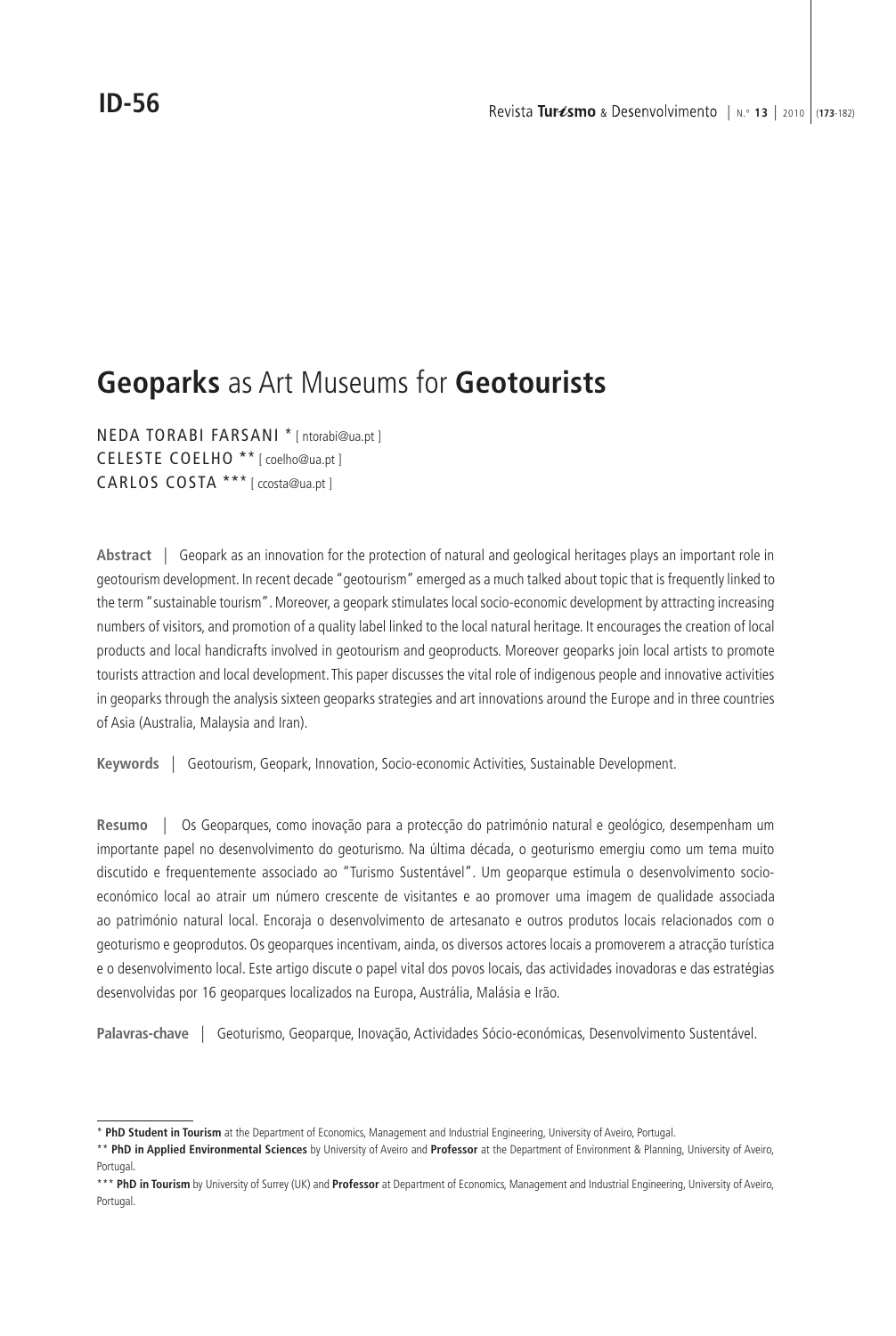### **1. Introduction**

Nowadays tourists want to find out more about the outside world. They want to test the new things and increase their knowledge. New framework conditions such as airline deregulation, economic restructuring, environmental awareness, consumer protection, and the increased spread and flexibility of vacation days, are giving rise to a new tourism (Poon, 1993). Consequently, at present geotourism is a new movement helping the travellers how to increase their awareness about natural resources and ways of preserving them? According to National Geography definition, geotourists are travelers whose educational levels are high $1$  and they travel in order to increase their knowledge in geological, cultural and natural sciences. Regarding their high education, they deserve to take advantage of educational facilities provided by tourism organizations. Nowadays geoparks as vital museums are ideal destinations for geotourists, since geoparks try to apply some innovative strategies and arts which not only improve the local economy but develop tourists' knowledge. Moreover indigenous people involved in the local geotourism marketing help to increase cultural communication between geotourists and locals. This paper focuses on the role of geoparks on revival of local products, traditional arts and geotourism development. The data was collected through literature review and the responses from the electronic questionnaires sent to geoparks. Our results show the strategies adopted by geoparks to improve geotourism and local communities development.

### **2. Literature review**

#### **2.1. Geotourism appearance**

The World Tourism Organization defines sustainable tourism as tourism development that "meets

the needs of present tourists and host regions while protecting and enhancing opportunities for the future leading to management of all resources in such a way that economic, social, and aesthetic needs can be fulfilled while maintaining cultural integrity, essential ecological processes, biological diversity, and life support systems" (Byrd, 2007).

Geotourism incorporates sustainability principles which was introduced publicly in a 2002 report by the Travel Industry Association of America and National Geographic Traveler Magazine.

In July 2008 five U.S. government agencies joined the National Geographic Society to formally adopt the principles of geotourism (Moffet and Moody, 2008).

In December 2005, the states of Arizona in the United States and Sonora, México signed a National Geographic Geotourism Charter to promote sustainable tourism and destination stewardship in the Sonoran Desert region, one of the most ecologically and culturally diverse regions in the world. This project will include the creation of a Geotourism Map Guide and an associated website that encompass both cultural and environmental concerns regarding travel as well as the impact that tourism has on local communities and their individual economies and lifestyles. This was the forth Geotourism Charter issued worldwide and the first transnational effort undertaken by National Geographic. In The First Trans-National Geotourism Project they decided to establish a geotourism council. The Council will lead a bi-national grassroots effort to develop a regional Map Guide, promote the tenets of geotourism, and encourage destination stewardship in the region (Murrieta et al., 2005)

Other existing charters include Norway, Honduras, Romani and Cook Islands. Honduras was the First country to make geotourism its national tourism strategy (National Geographic Society, 2005).

<sup>&</sup>lt;sup>1</sup> National geographic http://industry.traveloregon.com/upload/ otc/departments/tourismdevelopment/geotourismwebsiterfpfinal. pdf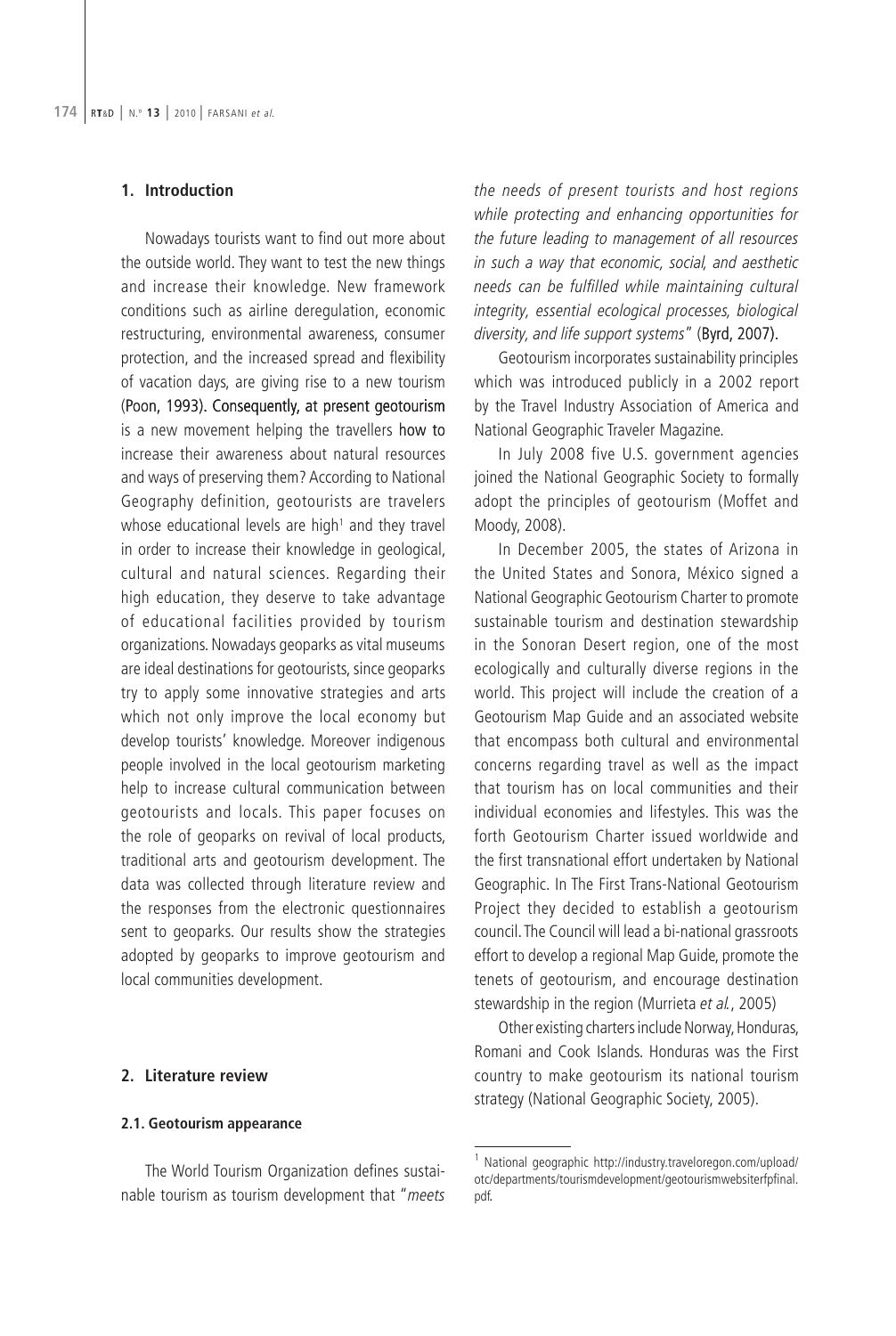Nowadays geoparks are key factors in geotourism development since they maximize geotourism and local arts for the benefit of the local economy and educate people about the evolution of their local landscape.

# **3. Methodology**

The main objective of the study is to assess innovative strategies to improve the local economy of geoparks. Whereas development of local economy is a target of sustainable tourism, we follow the specific objective: How to identify the strategy for geotourism activities.

The research methodology includes both primary and secondary research. The first phase consists of an extensive literature review of existing reports on geotourism activities. The main objectives are to assess innovative strategies to improve the local economy of geoparks, in this regard; in the second phase we will focus on the geoparks registered in UNESCO and comprehensive information collected (by sending electronic questionnaires to all of the geoparks around the world (64) about geoparks and their strategies to improve geotourism and local communities.

There were sixteen questionnaires (25%) forms that have been recollected after they have been filled by the chosen respondents. Moreover the following questions were designed for the purpose of achieving the research objectives:

- Could you please explain about your innovative activities?
- Does geopark brand play a role in development of local economy?
- Whether Local foods are served in your tours?

Then we get experiences from different strategies in geoparks to find the key components in geopark management planning and geopark activities.

#### **4. Results**

The respondents were in sixteen geoparks around the world registered in UNESCO global geopark network. The majority of responses were obtained in Europe (81%) and the others were collected in Australia, Iran and Malaysia (Table1).

At present (2009), there are 64 geoparks in 19 Member States which had been registered in the GGN; China with 22 geoparks is the first country in the world. It is noteworthy that most countries have similar strategy in management planning .The officials employ network activities for implementation of geopark targets and they have established a domestic network for collaboration of geoparks.

The sample presents 4 key factors (Innovation, Art, Network, and Participation of local communities) in geopark management.

| No | Country        | Geopark name                         |
|----|----------------|--------------------------------------|
| 1  | France         | Réserve Géologique de Haute-Provence |
| 2  | Portugal       | Naturtejo geopark                    |
| 3  | Germany        | Vulkaneifel geopark                  |
| 4  | Germany        | TERRA.vita geopark                   |
| 5  | Greece         | Psiloritis geopark                   |
| 6  | Spain          | Sobrarbe geopark                     |
| 7  | Norway         | Gea Norvegica geopark                |
| 8  | North Ireland  | Marble Arch Caves geopark            |
| 9  | Ireland        | Copper Coast geopark                 |
| 10 | Scotland       | Lochaber geopark                     |
| 11 | Romania        | Hateg Country Dinosaurs geopark      |
| 12 | Czech Republic | Bohemian Paradise geopark            |
| 13 | Austria        | Eisenwurzen                          |
| 14 | Australia      | Kanawinka Geopark                    |
| 15 | Iran           | Qeshm geopark                        |
| 16 | Malaysia       | Langkawi geopark                     |

**Table 1** | Countries that replied to the questionnaires

### **5. Geoparks and innovation**

Beside the geological and natural landscape, geoparks as museums of natural history, exhibit local arts, local foods, local artists, children's art activities and geoproducts.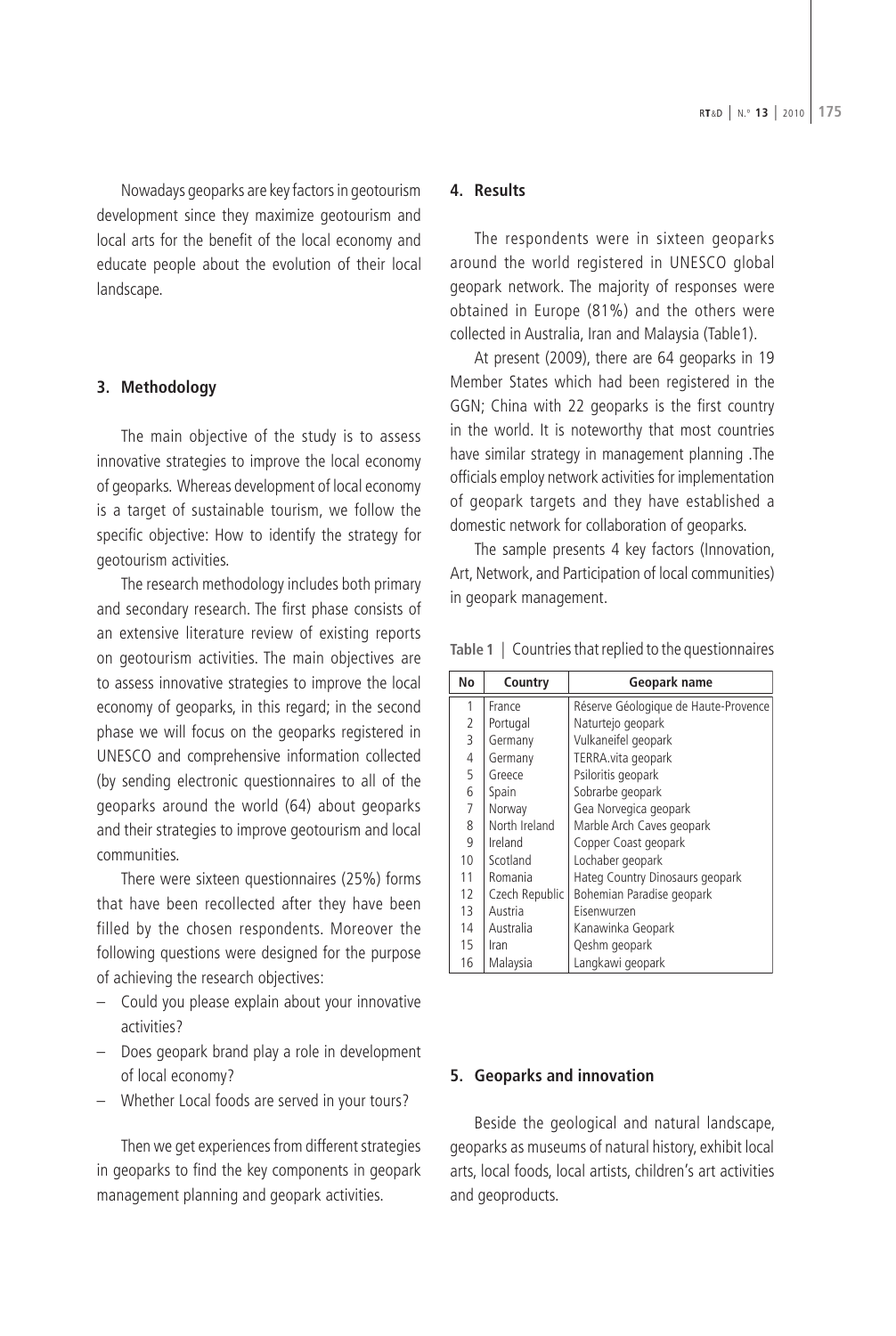Sustainable tourism requires innovation – major changes in management planning – and it cannot be "business as usual". Some of the necessary innovations involve reforming internal management approaches to achieve constructive alterations; some concern new technologies; others are related to the nature of monitoring, regulation and enforcement processes through globally agreed standards and reporting mechanisms. Central to all these necessary changes is the participation of stakeholders, especially local artists and local communities.

However, geoparks must actively participate in the economic development of their territory and immediate surroundings through collaborating with locally-based small and medium sized enterprises to develop and promote new products and services, ranging from interpretative provision to souvenir manufacture; equally, leisure-related activities (e.g. cycling and climbing) can be encouraged so that geopark's host communities recognize and appreciate the geo-heritage and engage in its cultural activities, arts and economic regeneration (Hose, 2007).

Currently, most of the craft businesses which are located in the geoparks territory are linked to the geoparks and produce products based on the geological elements such as: Geococktail (Vulkaneifel Mineral Water Cocktails) in Vulkaneifel geopark, Germany, dinosaur bread in Hateg Country Dinosaurs geopark, Romania, ammonite chocolate and ammonite bread (figure 1) in Réserve Géologique de Haute-Provence, France and trilobite cake in Naturtejo geopark, Portugal (figure 2).

These innovative activities not only improve the local economy but also educate tourists and popularize geological science.

Local products and handicrafts should become close to trade marking and they should be designed based on geoparks environment and culture, which may be used in decorative or utilitarian ornaments, commemorative goods made of stone or wood, furniture, toys for children, clothes, etc. These would certainly stimulate locals for new economic activities



**Figure 1** | Ammonite bread, baked locally in the town of Barrême (Source: Jean-Simon PAGÈS)



Figure 2 | Trilobite cakes, baked locally in the Casa do Forno, Naturtejo geopark, Portugal

in the region of the Parks. In this regards Psiloritis geopark (Greece) invited artists and craftsmen from Germany, France and Psiloritis area to exchange ideas and to increase the bounds between the management bodies of the Park and the local artists and craftsmen to create innovative strategies and products (Skoula and Fassoulas, 2008).

In most geoparks, geotourism markets take advantage of the geopark brand (e.g. in festivals) or some local producer use the geopark brand for their products.

In this regards we designed a question for officials of geoparks around the world  $-$  Q1: Does brand play a role in development of local economy? – Figure 3 indicates that most of the geoparks (69%) believe that geopark brand develops local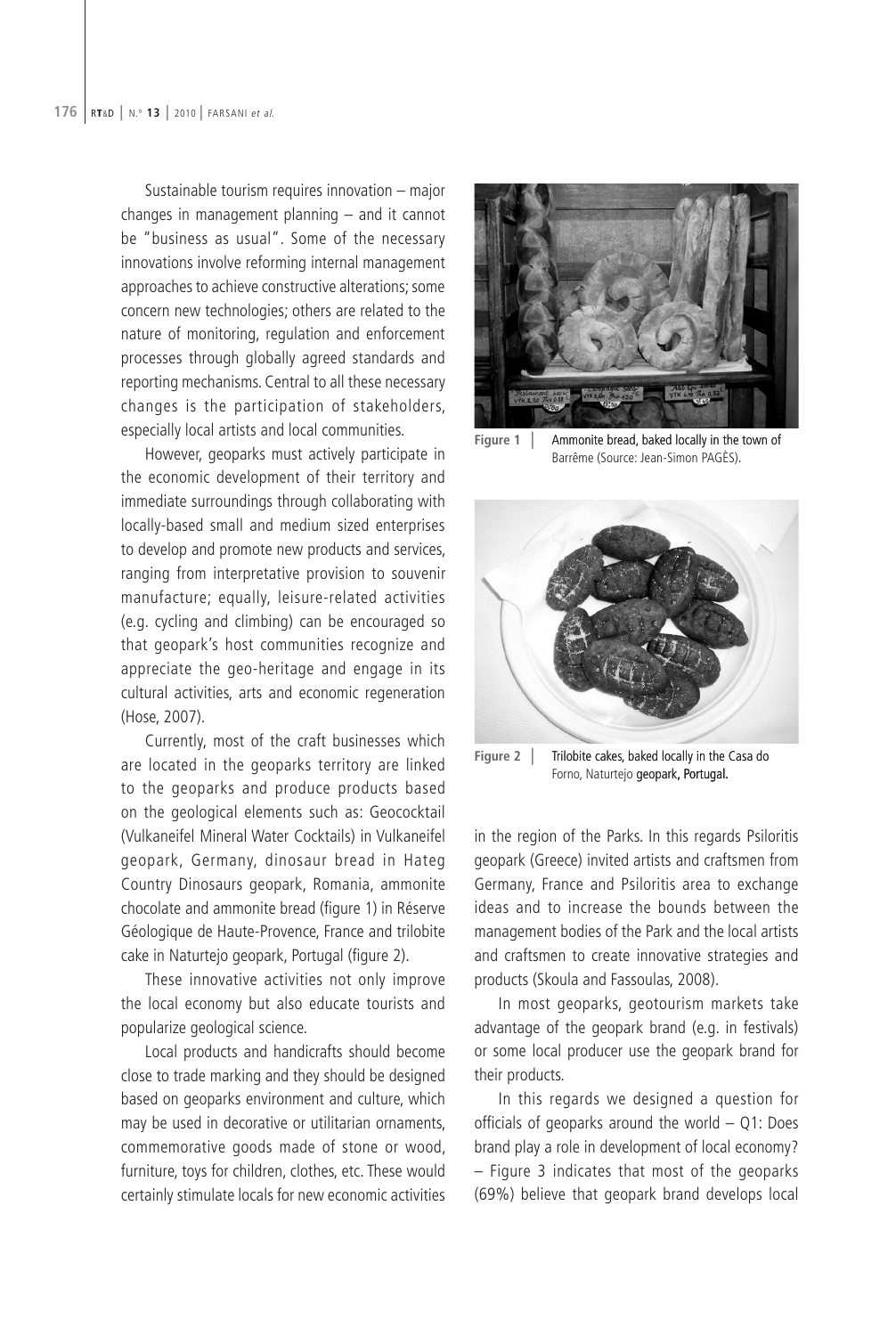economy through tourists' attraction, geoproducts, geopark publication and geotours (Mean=1.31,  $SD = 0.479$ ).

In France, Craft businesses are linked to the Réserve network and produce products based on the geological elements.

In Malaysia, 30 shops in the village of geopark offer an impressive selection of Malaysian arts, crafts and souvenirs. Besides, tourists can enjoy T-shirts designed by local artists, straw hats and



**Figure 3** | Percentage of responds to the question (Does brand play a role in development of local economy?)

| Table 2   Results of the measurement samples    |  |  |  |  |
|-------------------------------------------------|--|--|--|--|
| (whether local foods are served in your tours?) |  |  |  |  |

|          |       | Frequency | Percent | Valid<br>percent | <b>Cumulativel</b><br>percent |
|----------|-------|-----------|---------|------------------|-------------------------------|
|          | Yes   |           | 56.2    | 56.2             | 56.2                          |
| Valid No |       |           | 43.8    | 43.8             | 100.0                         |
|          | Total | 16        | 100.0   | 100.0            |                               |



**Figure 4** | Percentage of responds to question (whether local foods are served in your tours?)

various batik prints. Moreover, in Qeshm the officials of the geopark with the help of UNDP established two handicraft's workroom (needle felting) and created supplementary income especially for the women in villages. They have also established a geopark museum which embraces contemporary art, traditional art, and science museum.

It is noteworthy that developing geotourism is considered as a target for geoparks, thus they attempt to provide new facilities for tourists. In this regard they serve geoproducts in tours and restaurants. Samples analysis in Table 2 illustrates that 56.2 % of geoparks emphasis to serve local foods in tours (Mean=  $1.44$ , SD=  $0.512$ ).

The results of questionnaires illustrate that the officials of geoparks are more concerned with applying art and innovative strategies to improve local economy and attract more tourist. Table 3 shows the various innovation which are being applied in geoparks.

It is worth to mention that, network activities, innovations, arts, and participation of local communities, are four key components in geopark management planning and strategies.

# **6. Geoparks and participation of local communities**

The concept of protected areas, dating back to 1872 when the first modern protected area was established in the USA, usually focuses on spectacular biological or physiographic features for the limited purpose of conservation. Yellowstone National Park in the United States, established in 1872 following the forced removal of indigenous Indians, remains the national park model followed by many countries. Likewise the 'language of biodiversity enshrined in the Convention on Biological Diversity has come to drive a program of action based upon the identification and protection of critically biodiversity areas (Langton et al., 2005).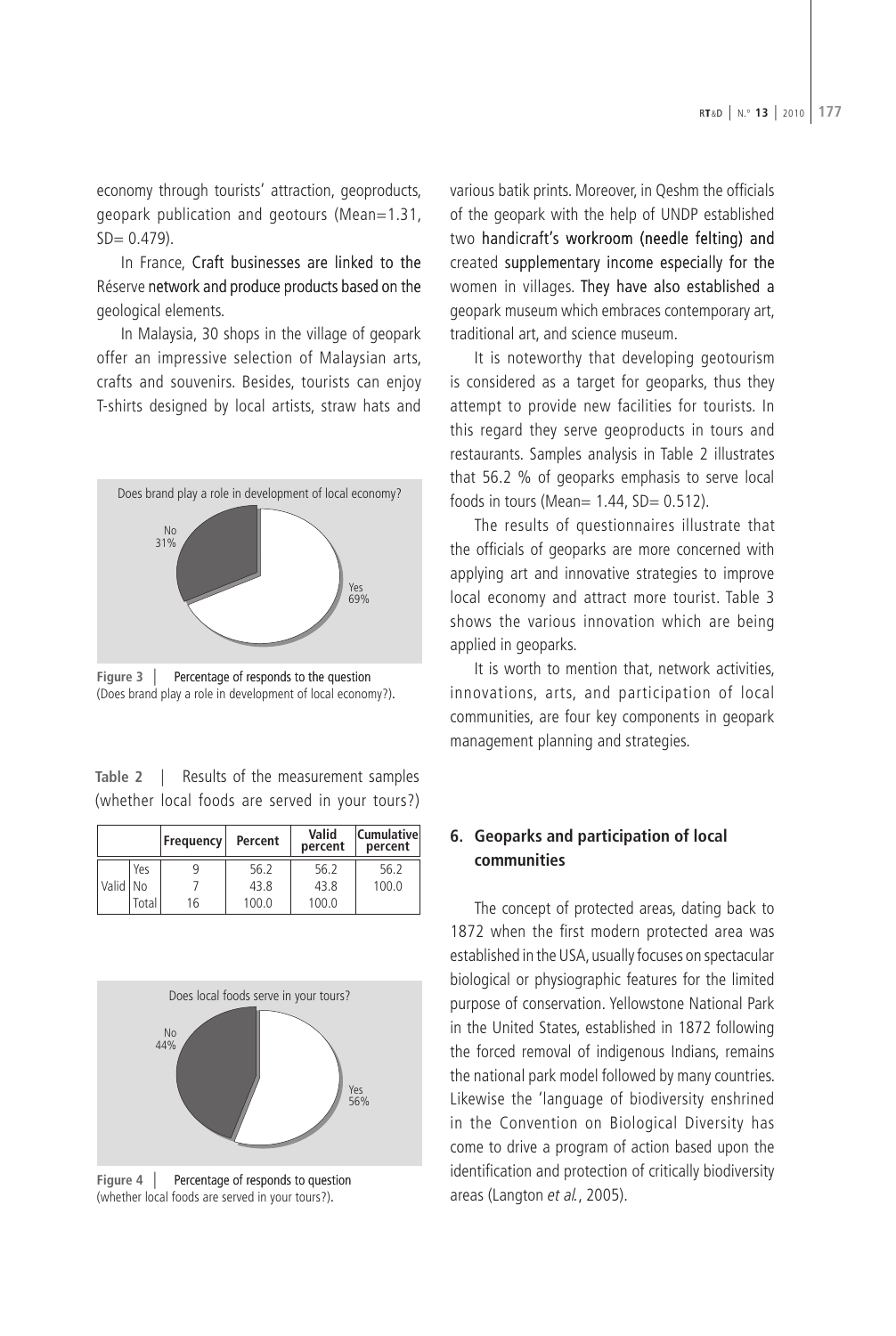| Country / geopark name            | <b>Innovations</b>                                                                                                                                                                                                                                                                                         |
|-----------------------------------|------------------------------------------------------------------------------------------------------------------------------------------------------------------------------------------------------------------------------------------------------------------------------------------------------------|
| France                            | In-situ and ex-situ protection                                                                                                                                                                                                                                                                             |
|                                   | (Réserve Géologique de Haute-Provence) - Georium (interactive tool for school children ages from 6 to 13, in the Museum Premonade)<br>Craft businesses linked to the Reserve and making products based on the geological elements.<br>(bakeries, pastries, ammonite chocolate, carvers and ceramic makers) |
| Portugal                          | Geopark calendar                                                                                                                                                                                                                                                                                           |
| (Naturtejo geopark)               | Geo-Bakery and Geo restaurant                                                                                                                                                                                                                                                                              |
|                                   | Family House                                                                                                                                                                                                                                                                                               |
|                                   | Geo-Menu and Geo-products in Casa do Forno (a part of business around the brand Geo)                                                                                                                                                                                                                       |
|                                   | TERRAGAZE mobile (a field guide of the Geopark in your pocket)                                                                                                                                                                                                                                             |
|                                   | Spa therapy                                                                                                                                                                                                                                                                                                |
|                                   | Regional and national festivals such as: traditional soups, cheeses, olive oil, pottery, bread and<br>green beans                                                                                                                                                                                          |
|                                   | Sports depend on geology such as: Geo kayak                                                                                                                                                                                                                                                                |
| Germany                           | Hiking for health                                                                                                                                                                                                                                                                                          |
| (TERRA.vita geopark)              | Spa therapy                                                                                                                                                                                                                                                                                                |
| Germany                           | Geo- cocktail such as: Vulkaneifel Mineral Water cocktails                                                                                                                                                                                                                                                 |
| (Vulkaneifel geopark)             | Hiking for health                                                                                                                                                                                                                                                                                          |
| Norway                            | Geopark calendar                                                                                                                                                                                                                                                                                           |
| (Gea Norvegica geopark)           |                                                                                                                                                                                                                                                                                                            |
| Greece                            | Geo-products such as: decorative or utilitarian ornaments, commemorative goods made of stone                                                                                                                                                                                                               |
| (Psiloritis geopark)              | or wood, furniture, toys for children, clothes which are symbols of geopark                                                                                                                                                                                                                                |
|                                   | Open-air painting festival                                                                                                                                                                                                                                                                                 |
| Spain                             | Facilities for educating tourists, students and researchers, such as: Space of the Sobrarbe Geopark,                                                                                                                                                                                                       |
| (Sobrarbe geopark)                | Technical Office and Geovision Room                                                                                                                                                                                                                                                                        |
|                                   | Sports depend on topography such as: mountain bike                                                                                                                                                                                                                                                         |
| North Ireland                     | Geopark calendar                                                                                                                                                                                                                                                                                           |
| (Marble Arch Caves geopark)       | The Marble Arch Caves Virtual Tour                                                                                                                                                                                                                                                                         |
|                                   | Marble Arch Caves European Geopark Tour Book                                                                                                                                                                                                                                                               |
|                                   | First unique strategy for development                                                                                                                                                                                                                                                                      |
|                                   | Audio visual presentation                                                                                                                                                                                                                                                                                  |
| Romania                           | Books about local cuisine                                                                                                                                                                                                                                                                                  |
| (Hateg Country Dinosaurs geopark) | Small centre for promoting local products, handicrafts and souvenirs                                                                                                                                                                                                                                       |
|                                   | Geo-products such as dinosaur bread, etc.                                                                                                                                                                                                                                                                  |
|                                   | Meeting between the geopark officials and the local producers                                                                                                                                                                                                                                              |
| Scotland                          | Mobile Phone Interpretation System (an innovative mobile phone interpretation system has                                                                                                                                                                                                                   |
| (Lochaber geopark)                | been set up with a local software systems company. Funding for a new member of staff has                                                                                                                                                                                                                   |
|                                   | been obtained as well as working with the University of the Highlands and Islands on the                                                                                                                                                                                                                   |
|                                   | method of producing the interpretive material)                                                                                                                                                                                                                                                             |
|                                   | Mountain Festival                                                                                                                                                                                                                                                                                          |
| Ireland                           | Geopark calendar                                                                                                                                                                                                                                                                                           |
| (Copper Coast geopark)            | The Geological Garden (The geological garden presents large samples of all the rocks forming                                                                                                                                                                                                               |
|                                   | the foundation of the Copper Coast: mudstones (slate), andesite (basalt), rhyolite, old red                                                                                                                                                                                                                |
|                                   | sandstone, quartz)                                                                                                                                                                                                                                                                                         |
|                                   | Trail cards cover Stradbally, Bunmahon, Boatstrand / Dunabrattin, Annestown, Dunhill and Fenor.                                                                                                                                                                                                            |
|                                   | Artwork                                                                                                                                                                                                                                                                                                    |
|                                   | The Copper Coast Women's Initiative such as food, beverages and craft (glassware, sewing,                                                                                                                                                                                                                  |
|                                   | painting/drawing, textile painting/ printing, festive decoration, knitting, crafts with kids, stationary                                                                                                                                                                                                   |
|                                   | incl. cards, recycled materials, calligraphy, pottery, jewellery, flower arrangement, quilting)                                                                                                                                                                                                            |
|                                   | - Christmas Markets and exhibition                                                                                                                                                                                                                                                                         |
|                                   | Providing a 19th century mining experience for tourists                                                                                                                                                                                                                                                    |
|                                   | - Competition held by officials for themed geopark cake                                                                                                                                                                                                                                                    |
| Czech Republic                    | The traditional September festival                                                                                                                                                                                                                                                                         |
| (Bohemian Paradise geopark)       | Aquacenter (A swimming pool for adults and for children, offers a swimming pool for diving,                                                                                                                                                                                                                |
|                                   | 96 m long toboggan)                                                                                                                                                                                                                                                                                        |
|                                   | Small mining train, which travels through a mine shaft 260 meters long                                                                                                                                                                                                                                     |
|                                   | Spa therapy                                                                                                                                                                                                                                                                                                |
|                                   | Traditional transportation (Steam locomotives)                                                                                                                                                                                                                                                             |
|                                   |                                                                                                                                                                                                                                                                                                            |

**Table 3** | Innovative strategy for geotourism and local development in geoparks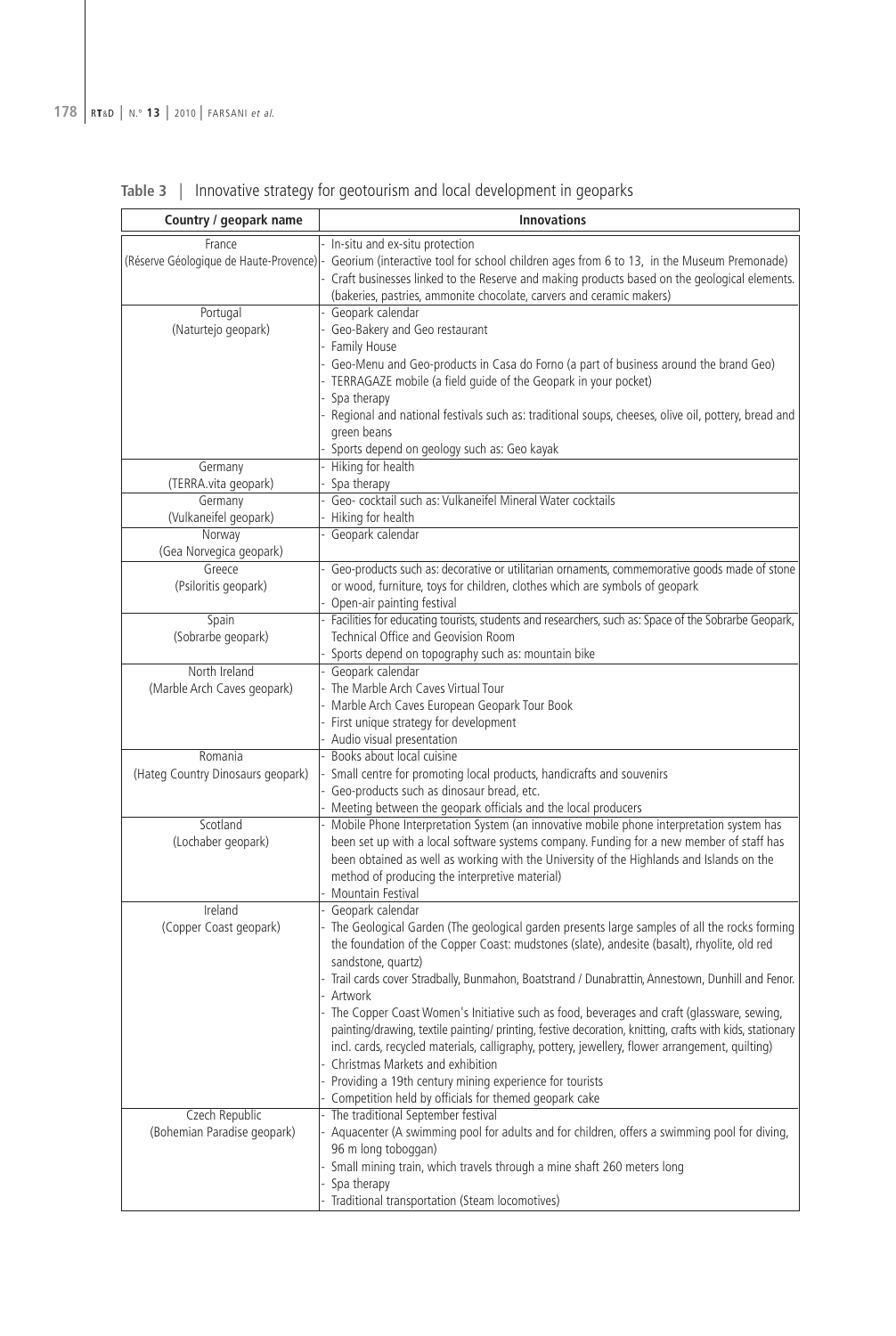| Country / geopark name | <b>Innovations</b>                                                                                   |
|------------------------|------------------------------------------------------------------------------------------------------|
| Austria                | Medicinal herb Tours                                                                                 |
| (Eisenwurzen)          | Courses on aromatherapy                                                                              |
|                        | Traditional products: herbal teas, herbal salts from wild herbs, flowers, salts, floral, herbal skin |
|                        | care products                                                                                        |
|                        | Stone pine schnapps                                                                                  |
|                        | Family house                                                                                         |
|                        | Geo-Rafting                                                                                          |
|                        | Geotourism markets and producers have common marketing under Geo Line brand (geopark<br>brand)       |
|                        | Artificial landscape model with mountains and river for children                                     |
| Australia              | Aquifer tours to the Blue Lake Pumping Station (takes visitors in a glass panelled lift down the     |
| (Kanawinka geopark)    | original dolomite well shaft, from which water was originally extracted, through a tunnel to see     |
|                        | the Blue Lake at close proximity. Learn about the hydrology of Mount Gambier's water supply          |
|                        | and the aquifer system. Hear the interesting stories of local history, European settlement, folklore |
|                        | and aboriginal legend)                                                                               |
| Iran                   | Atlas of Qeshm                                                                                       |
| (Qeshm geopark)        | Birds' atlas of Oeshm                                                                                |
|                        | Participation of Local Communities in conservation activities of geopark (UNDP 2002,2003a,           |
|                        | 2003b)                                                                                               |
|                        | Mangrove Tour                                                                                        |
|                        | - Establishing handicrafts' workroom                                                                 |
|                        | Establishing Family house                                                                            |
| Malaysia               | Geopark Song Cideo Clip for tourists                                                                 |
| (Langkawi geopark)     | Malay herbal treatments                                                                              |
|                        | Ancient rituals and health                                                                           |
|                        | Spa therapy                                                                                          |
|                        | Mangrove Tour                                                                                        |

**Table 3** | Innovative strategy for geotourism and local development in geoparks (cont.)

It's noteworthy that, attention to the rights of local communities in management of protected areas is relatively recent. In the 19th and 20th centuries, many protected areas were established on land and resources held in common property by communities but perceived as terra nullius (nobody's property) when it came to asking permission, and offering compensation. The resident peoples were often expelled or severely restricted in terms of permissible uses of natural resources, often without compensation. Today, few people argue against the need to engage positively resident or neighboring communities in protected area management, and probably no-one would defend the proposition that human rights are less important in relation to protected areas than elsewhere. Moreover, around the world conservation agencies and communities are also "learning by doing" in an enormous variety

of specific situations, trying to understand and apply an evolving body of international and national laws and regulations on the rights of indigenous peoples and local communities. The emergence of "human rights" as a subject of global policy is itself a relatively recent development. It first found expression in the aftermath of World War II, in the 1948 Universal Declaration of Human Rights. The International Covenant on Economic, Social and Cultural Rights, which was adopted in 1966 and came into force ten years later, outlined rights in specific terms. It introduced a number of human rights processes and required governments to implement its provisions. The specific concerns about the rights of indigenous peoples have emerged as part of this evolving body of human rights. Thus the ILO Convention No. 169 Concerning Indigenous and Tribal Peoples in Independent Countries, adopted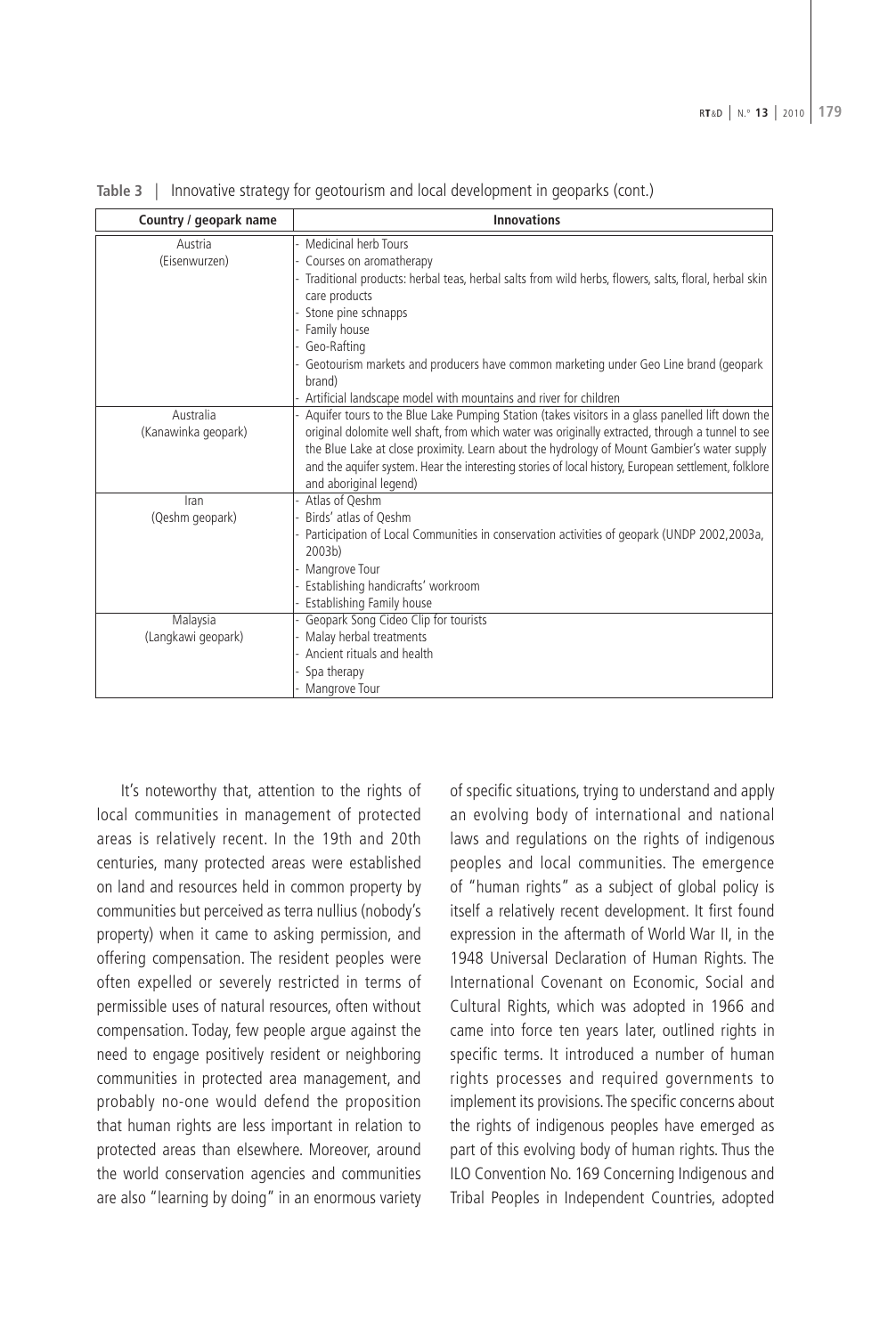in 1989, define Indigenous people and recognize their rights to have their social, cultural, religious and spiritual values and practices recognized and protected and the right to define their development priorities (Borrini-Feyerabend et al., 2004).

In addition, according to Agenda 21 (part of the Rio Declaration)2 the knowledge and traditional way of life of local, rural communities play a vital role in environmental management. States are encouraged to support the identity and culture of communities and to enable their effective participation in the achievement of sustainable development (Brecon Beacons, 2007).

At present UNESCO declaration about geopark as a new form of protected area has been highly evolved the strategy of local communities' participation in protected areas. Geopark states that indigenous people should not be removed from the lands where they live, since the locals' knowledge, traditional arts and traditional style of their life, play a vital role in geoparks management. Geopark encourages the local communities to follow cultural interchange and identity preservation. It also motivates the local people to effectively participate in achieving sustainable development and sustainable tourism. Moreover geopark leads to stimulate the local economy through geotourism, and conservation activities. Managers of geopark try to improve welfare of indigenous communities through innovative activities and consulting with local businessmen, local artists, local tour operators, private sectors, local accommodation facilities, local restaurants and producers. Besides, they involve locals in conservation and educational activities and imparting of indigenous knowledge and art.

The officials employ network activities for implementation of geopark targets (figure 5). The network illustrates close relation between local communities, private, public and quasi public organizations in education, business, environment and tourism with geotourism and geopark.

 $2$  The United Nations Conference on Environment and Development held in Rio de Janeiro in 1992 highlighted the principles of sustainable development



**Figure 5** | Networks in geoparks activities.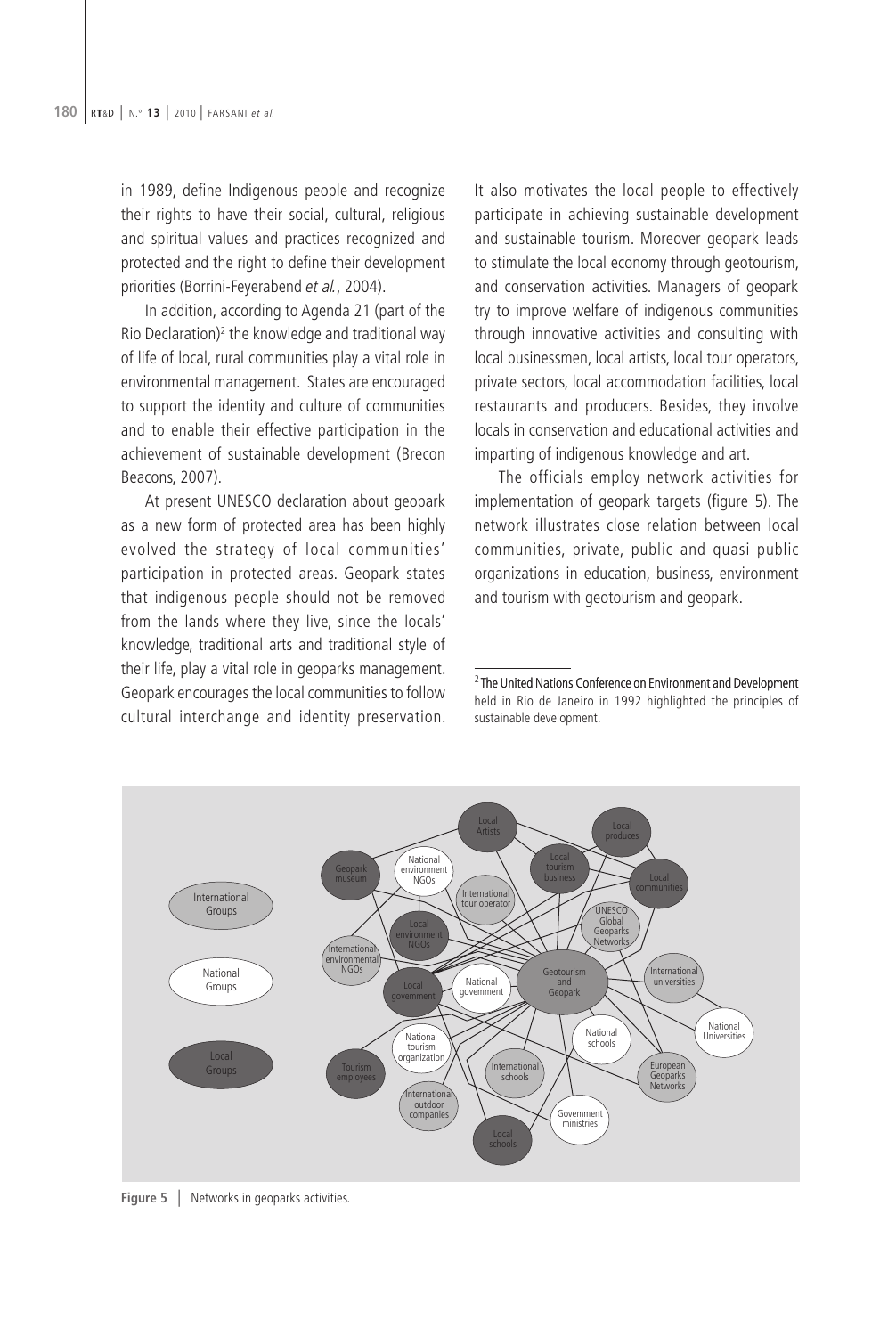## **7. Conclusions**

New vision of geotourism can create more opportunities for local sustainable socio-economic activities by tourists' recreation, protection activities and earth science education. Meanwhile geoparks have important role in revival of traditional Art.

Geopark as an innovation in protected areas has an important role in geotourism development. Concerning the present conditions and potentials in every geopark, the managers have taken some positive measures toward stimulating local's participation. Geoparks not only create seasonal and part time jobs for locals through conservation activities and geotourism, but also have a vital role in consulting with locals and suggesting those innovative ideas – geobakery, georestaurant, geoproducts and family house – with the goal of economy improvement in geopark territory. In addition, the officials of geoparks have close cooperation with schools, outdoor companies, local artists, local producer and family houses to promote tourism business. Moreover developing domestic network and producing geoproducts besides improving the local economy educate tourists and popularize geological science.

Thus geoparks, pursuant to accomplishing their targets – geotourism, conservation and education – try to involve local people in geopark activities. For locals involvement not only improves the local economy but develops utilization of indigenous knowledge and art.

#### Acknowledgment

The authors will wish to thank the officials of the geoparks around the world and they also appreciate any comments and information from geoparks managers.

#### References

- Poon, A., 1993, Tourism, Technology and Competitive Strategies, C.A.B International.
- Byrd, E.T., 2007, Stakeholders in sustainable tourism development and their roles: Applying Stakeholder Theory to Sustainable Tourism Development, Tourism Review, Vol. 62(2), pp.9.
- Moffet, & Moody, 2008, 5 U.S. Agencies sign agreement to embrace geotourism, expanding conservation efforts, On line national geographic, [http://www.doi.gov/bia/docs/press/ Agreement%20to%20Embrace%20Geotourism%20Expan ding%20Conservation%20Efforts.pdf], (Site accessed 8 July 2008).
- Murrieta, Elizondo & Iribe, 2005, The Arizona-Sonora geotourism initiative, the first trans-national geotourism project, On line national geographic, [www.sonorandesertgeotourism.org or], (Site accessed 9 July 2008).
- National Geographic Society, 2005, The geotourism approached, On line national geographic, [http://www.innovasjonnorge. no/Reiseliv\_fs/PDF/Foredrag%20Tourtellot-2.pdf], (Site accessed 8 July 2008).
- Hose, T.A., 2007, Geotourism in Almeria Province, southeast Spain, Tourism, Vol. 55(3), pp. 259-276.
- Skoula, Z.D., Fassoulas, C., 2008, Building participative processes and increasing the economic value of goods in psiloritis Natural Park, On line UNESCO global geopark network, [http://www.globalgeopark.org/publish/portal1/tab128/ info2463.htm], (Site accessed 9 May 2008).
- UNDP, 2002, Pilot Project for Rehabilitation of Marine Resources of the Persian Gulf in Salakh Region (Qeshm Island) (IRA-G52-2001-005(IRA98G52)), on line SGP (GEF Small Grants Programme), [http://sgp.undp.org/web/projects/5298/ pilot project for rehabilitation of marine resources of the\_persian\_gulf\_in\_salakh\_region\_qeshm\_isla.html], (Site accessed 9 August 2008).
- UNDP, 2003a, onshore preservation of sea turtle eggs (mainly Hawksbill) and a minimum of 20 km coastline stretch through local participation in the Persian Gulf area, (IRA-G52-2003- 024(IRA98G52)), on line SGP(GEF Small Grants Programme), [http://sgp.undp.org/web/projects/8237/promoting\_ and\_empowering\_the\_locals\_in\_the\_production\_and\_ marketing\_of\_conservation\_art\_for\_the\_sgp\_.html], (Site accessed 9 August 2008).
- UNDP, 2003b, Pilot Project for Aquaculture of Pearl by the Local Community of Berkeh Khalaf Village, Qeshm Island (Pearls of Persian Gulf) (IRA-G52-2003-031), on line SGP(GEF Small Grants Programme),[http://sgp.undp.org/web/projects/6643/ aquaculture\_of\_pearl\_by\_the\_local\_community\_of\_ berkeh\_khalaf\_village\_qeshm\_island\_pearls\_of\_persian\_ .html], (Site accessed 9 April 2009).
- Langton, M., Ma Rhea, Z., Palmer, L., 2005, Community-Oriented Protected Areas for Indigenous Peoples and Local Communities, Political Ecology, Vol. 12, pp. 23-50.